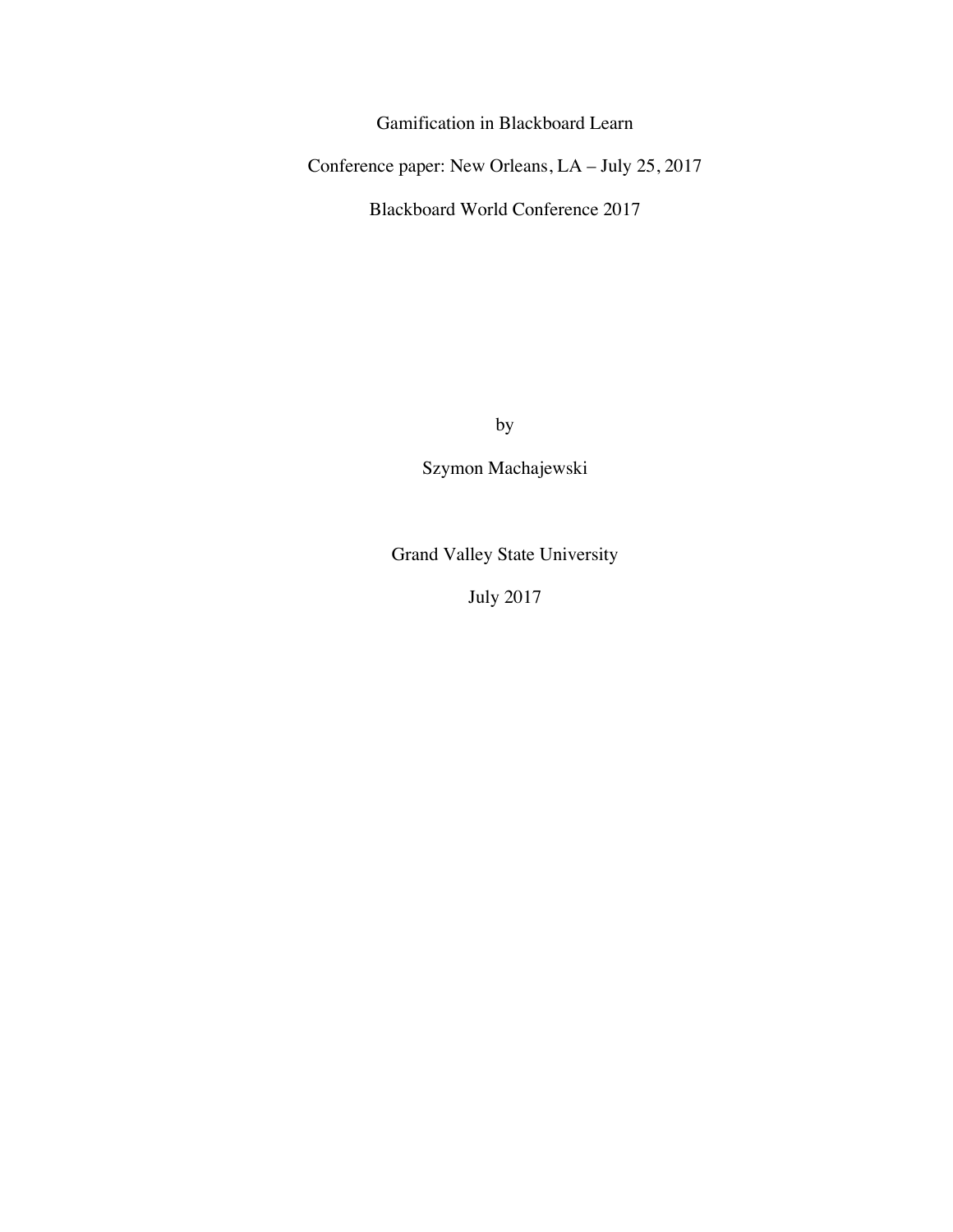# **Table of Contents**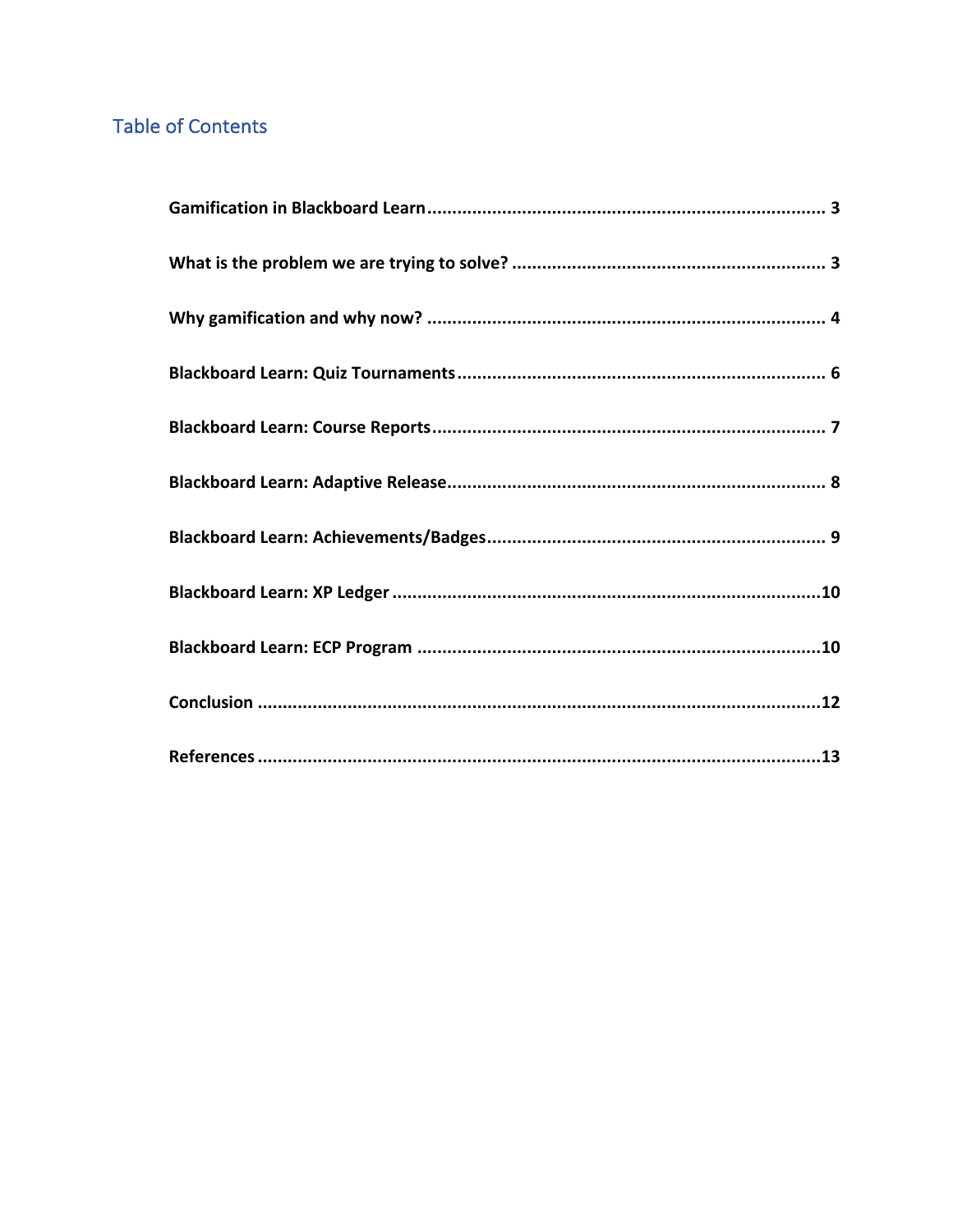## **Gamification in Blackboard Learn**

Gamification can be defined as "the use of game mechanics and experience design to digitally engage and motivate people to achieve their goals" (Burke, 2014). Another definition states it is "the use of game mechanics and dynamics in nongame contexts" (Deterding, 2012). The application of gamification in commerce is well known through customer loyalty programs, where purchases grant points and open rewards (Saran, 2015; Hofacker, de Ruyter, Lurie, Manchanda, & Donaldson, 2016). Websites often track activity and reward users, such as the community.blackbord.com site that grants badges and leaderboard status.

Engagement of a website user or a commercial customer can have tangible value in creating behaviors that lead to specific results, such as sales. How about academic classrooms, can we use more engagement there? Yes! Academic programs struggle with difficult problems rooted in engagement.

#### **What is the problem we are trying to solve?**

While the government warns about a deficit of skilled workers (President's Council of Advisors on Science and Technology, 2012), many academic programs, including STEM, report high attrition rates, low enrollments, and low program completion rates (Chen & Soldner, 2013). A report by U.S. Department of Education in 2013 showed that in STEM 48% of bachelor's candidates and 69% of associate degree candidates left field of study or left college all together.

Other problems leading to low engagement include student boredom, alienation, low achievement, and high dropout rates (Fredricks, Blumenfeld, & Paris, 2004; Swap & Walter, 2015). Attendance at college level continues to suffer despite the use of modern teaching methods (Kelly, 2012). Research studies report uninviting atmosphere, discouragement based on participation in weed-out classes, and perceived lack of relevancy (Lander & Gates, 2010).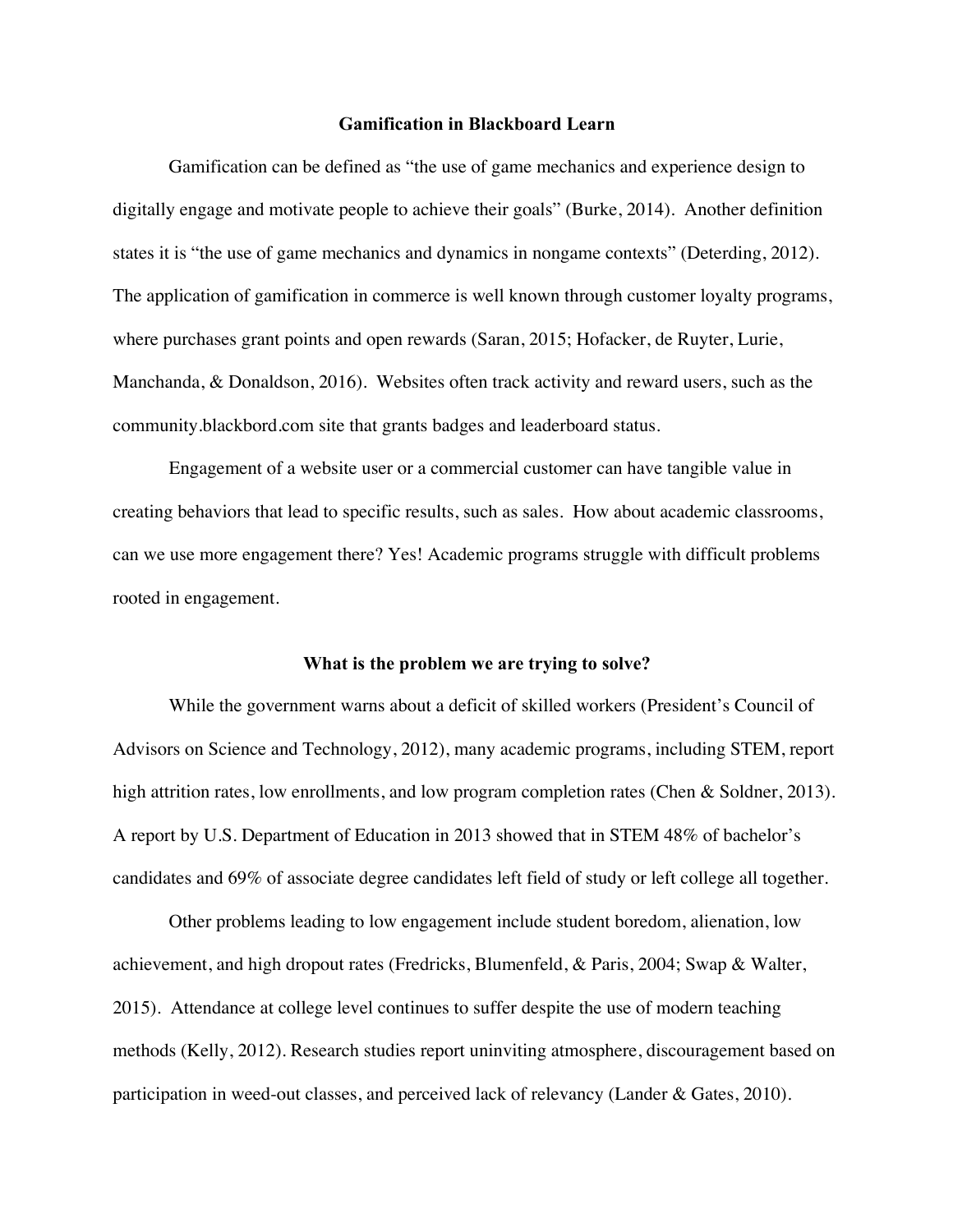Student engagement was shown to be linked statistically to the rate of student graduation (Price & Tovar, 2014).

If this wasn't enough, STEM fields are often seen as unwelcoming and chilly (Christe, 2013). Students report being humiliated and insulted by professors. An antagonistic long-term relationship is forged with faculty. Sometimes faculty view student withdrawal from STEM as a sign of successful instructions. Well-qualified students purposely abstain from careers in STEM (Chen & Soldner, 2013).

It is important to note that advanced college courses often experience fewer engagement problems. By the time students register for advanced courses they already committed to the subject matter and the academic program. They often were weeded-out in introductory courses and their determination to self-activate engagement may be high. However, college introductory courses are a prime candidate to adopting gamification strategies both in short-term through active learning within lectures, and in long-term by creating semester-long game mechanics. Faculty, who teach advanced courses, often tenured faculty, may not see the urgency and need for focusing on engagement. Faculty, who teach introductory courses, often contract or part-time faculty, may have a positive view of gamification or other modern instructional methods, however they may not have the permission from department authorities to innovate.

#### **Why gamification and why now?**

Key developments in recent history make gamification possible in schools. These include the emergence of positive psychology, popularized books about human intrinsic motivation, availability of digital gamification tools, and hiring faculty who interacted with computer video games in their youth.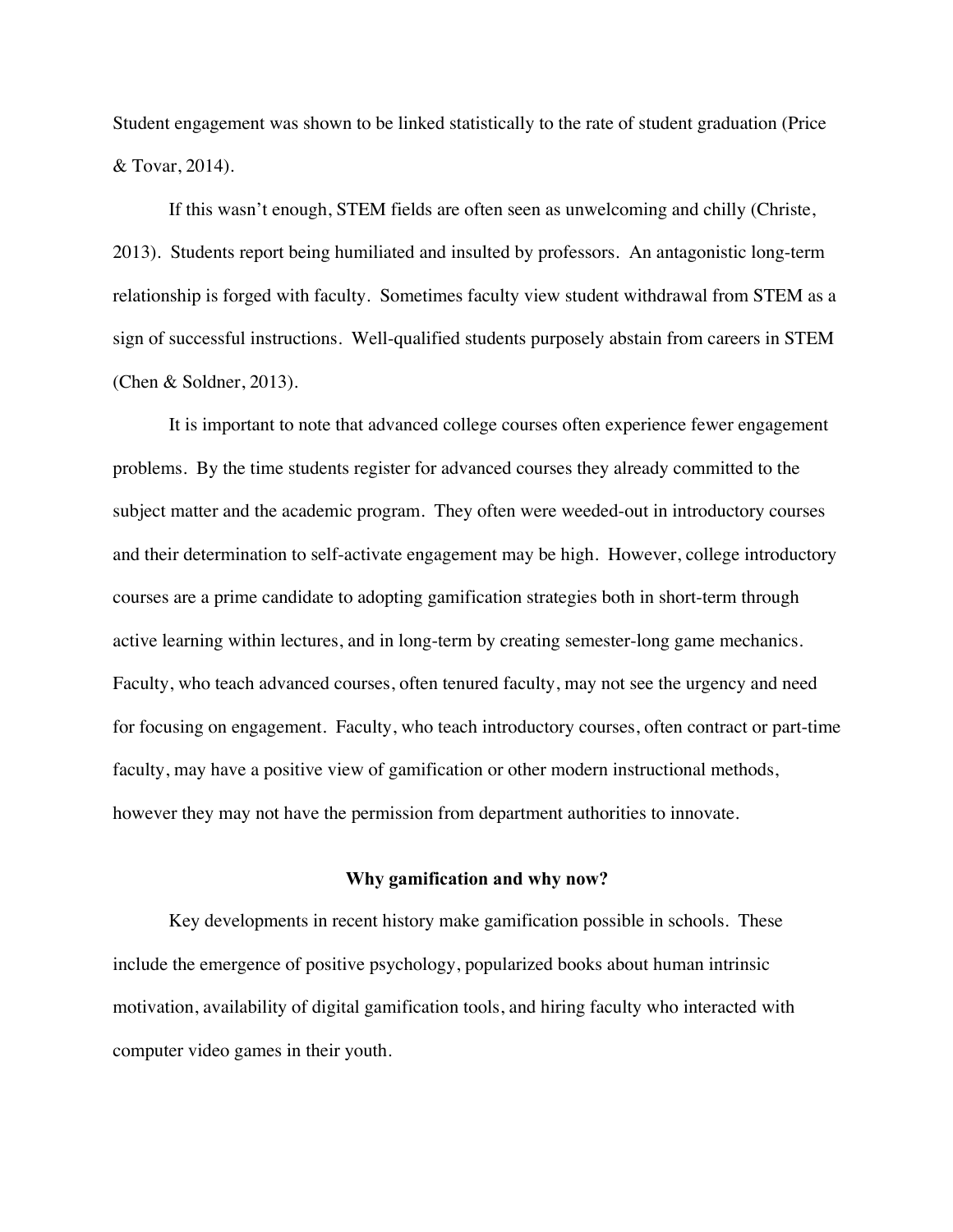At the end of 1990s positive psychology became a scientific field. In contrast to traditional efforts of making mentally ill people cope or improve, the new field focuses on helping healthy people grow and thrive. The theory of "Flow" by Csikszentmihalyi from the University of Chicago (1991) set the direction for the field in identifying a mindset of blissful productivity. The activities that produce the flow occur in the special zone between boredom and anxiety. The challenges are not too easy and not too difficult.

This direction was noted by many authors in the business field. Books were published on how to improve well-working companies and help to improve employee experiences at work. Some examples include: "Good to Great" by James Collins. (2001); "The Drive" by Daniel Pink (2009); "Reality Is Broken" by Jane McGonigal (2011); "Where Good Ideas Come From" by Steven Johnson (2010). These efforts helped to disseminate the principles of Positive Psychology and popularize it.

Gamification is also possible today because of the release of digital tools, which educators can easily adopt. Such tools include: ClassDojo (2011); Mozilla Open Badges (2011); ClassCraft (2013); GradeCraft (2013). Recently, as part of a case study involving 501 students in 4 semesters at Grand Valley State University a new tool was released called MyGame and faculty are invited to adopt it (Machajewski, 2017).

Finally, individuals who are being hired into teaching positions at universities during their youth had an opportunity to use computerized video games. The era of Atari in the 70s and 80s helped people realize the level of engagement that video games provide. Just as Prensky (2009) claimed that students get quickly bored at school because they know the high engagement experienced in games they play at home, similar idea applies to faculty. Faculty who remember the video game engagement may seek out opportunities to create it both for themselves and for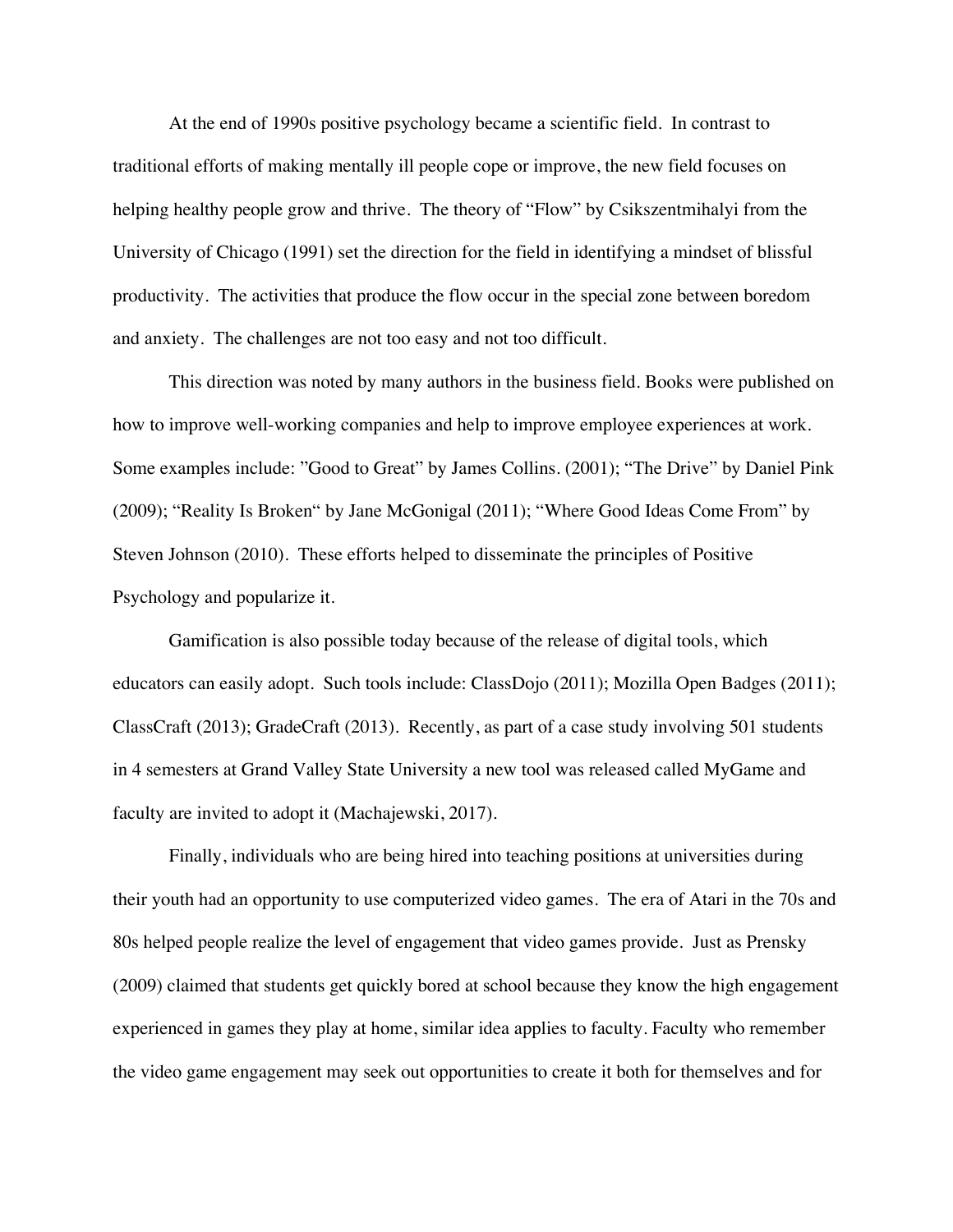their students (Granic, Lobel, & Engels, 2014). The Entertainment Software Association reports that females make up about 41% of the sampled gamer population with the average age of 44 years (Entertainment Software Association, 2016). The average age of a male gamer is 35, compared with 30 years in 2013. Research from the American Psychological Association by Granic tells us that playing video games, even the violent ones, is beneficial to engagement and learning (Granic, Lobel, & Engels, 2014).

Therefore, the stage is set today to adopt gamification in Higher Education because of faculty who are welcoming the idea and students who demand it. It is not to say that games are not liked or welcomed by previous generations of faculty. The period of 1960s and 70s was full of game revival and focus on playful thinking. "The Well-Played Game" by Bernard De Koven (1978) is a cornerstone of ludic studies today. However, the coupling of modern technology in producing immersive feedback environments and scaling game dynamics and mechanics over large populations of students make this time in history especially fruitful for gamification.

## **Blackboard Learn: Quiz Tournaments**

A simple use of gamification in Blackboard Learn are Quiz Tournaments. An assessment is setup based on a large pool of questions. Vendors, such as Cengage, often provide large pools of review questions based on the textbook. A pool of a thousand questions based on multiple chapters is not uncommon. The quiz then is marked as timed for 15 minutes and automatically submitted when the time runs out. This means that students can answer as many questions out of the pool as they can within the 15-min period.

The winner of the tournament is determined in the Grade Center by sorting the quiz column by results. Even if a student views many questions, but answers correctly only a few, the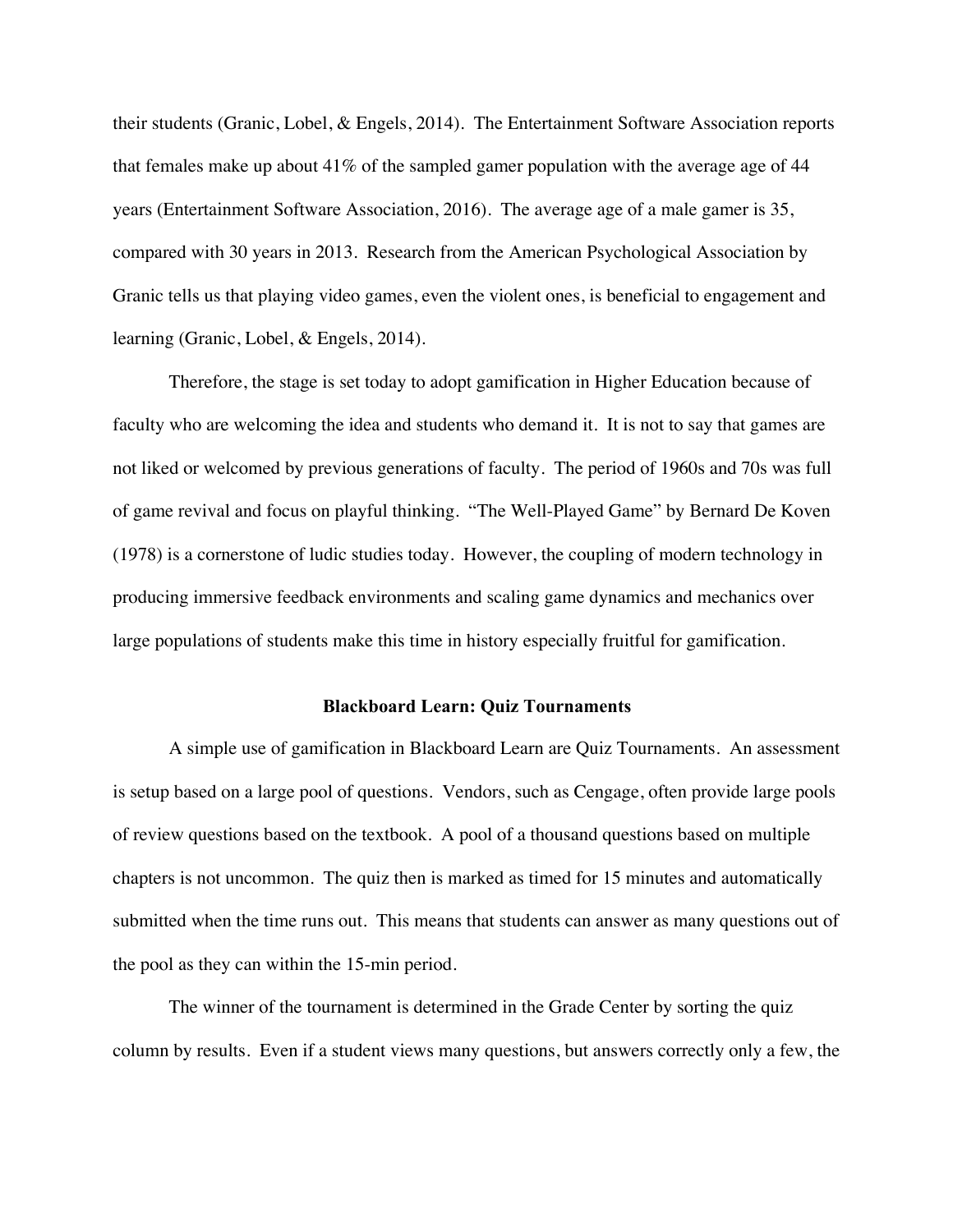score reflects only the correct answers. Another benefit of this playful activity is that students can perform it at the time convenient to them. This is not a synchronous activity.

A deadline is placed on the activity and results announced. Students can be rewarded by the recognition, granting extra credit, free points on the actual exam, or any other reward faculty specify. The Tournament can be executed multiple times or multiple quizzes can be created with the same random pool of questions. This Tournament does not require faculty supervision during execution.

## **Blackboard Learn: Course Reports**

Another way to use gamification principles in Blackboard Learn is to turn Course Reports into a gameful activity. While some games are explained ahead of time, others can be executed without student knowledge. In the book "The Drive" Daniel Pink explains two approaches to rewards: "if then" and "now that". The first one is often shortsighted and works for physical tasks. If you do this, you'll get that. However, if students know what the game is about they tend to optimize toward this activity at the expense of more valuable tasks. Therefore, a reward of "now that" type can be of greater benefit. It rewards previous, selfmotivated, and desired activity. It becomes a pleasant surprise that is reinforcing good habits.

An instructor in Blackboard Learn can run "All User Activity inside Content Areas" report under Control Panel anytime during the course. During the first week of an online class or classroom course, the report will rank students based on number of clicks reported. This creates a sorted list of students who used Blackboard Learn. The winning student can be announced or rewarded. This game does not have to be played repeatedly in the course, but it helps to create a mindset of immersive feedback in the course.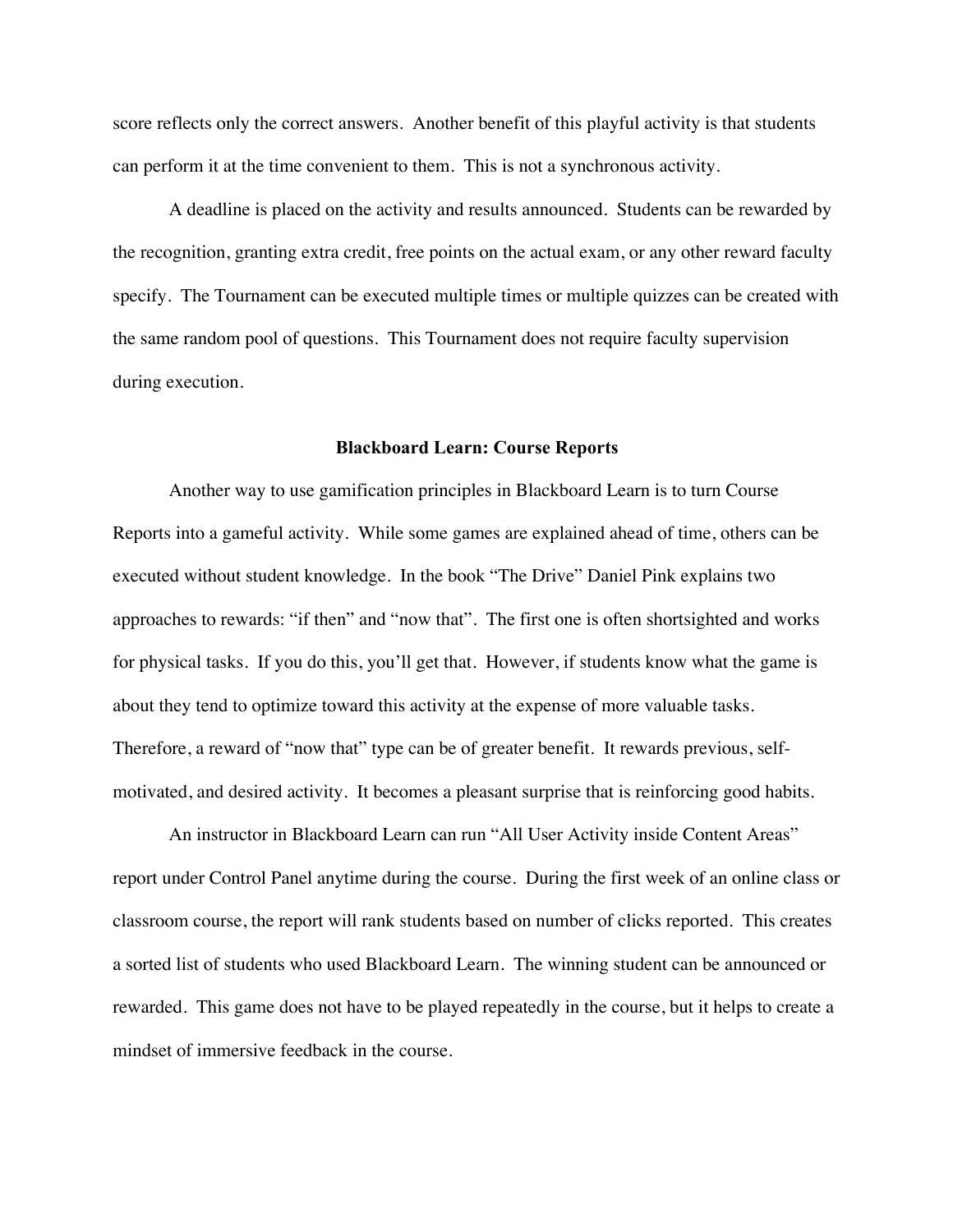## **Blackboard Learn: Adaptive Release**

John Fritz and John Whitmer in their article "Moving the Heart *and* Head: Implications for Learning Analytics Research" (2017) call adaptive release a "little known Blackboard tool". This tool lends itself well to creating immersive feedback environments. It creates an IF-THEN logic inside of the Blackboard Learn course.

Adaptive release can be triggered by a course grade, marking content as reviewed, or submission of an assignment before it is graded. One scenario of using this tool in a gameful way is to ask students to explore the Blackboard Learn course content in the first week of the class and find all "mark reviewed" buttons. These buttons would be scattered across the content of the course, but students would know the specific number they need to find. The moment all buttons are selected the adaptive release rules would make a new item available to the student with reward information. In context of the MyGame app (Machajewski, 2017), such feedback would include a text game code, which grants experience points.

Adaptive release can also be used in conjunction with the Grade Center. A game activity can be based on an assignment that students submit electronically. Some assignments, especially completed in external systems, may be difficult to intergrade. In the case study for MyGame in a STEM course (Machajewski, 2017) the external systems included code.org, codecombat.com, and NetApp University. Instead of waiting to verify the assignment, faculty can require that a student takes a screenshot of their progress and uploads the screenshot to the Blackboard assignment. The moment assignment is uploaded adaptive release would again make a game code available.

This does not need to be an academic integrity issue. Yes, screenshots can be digitally edited, but the external systems often allow faculty to login and verify student progress. When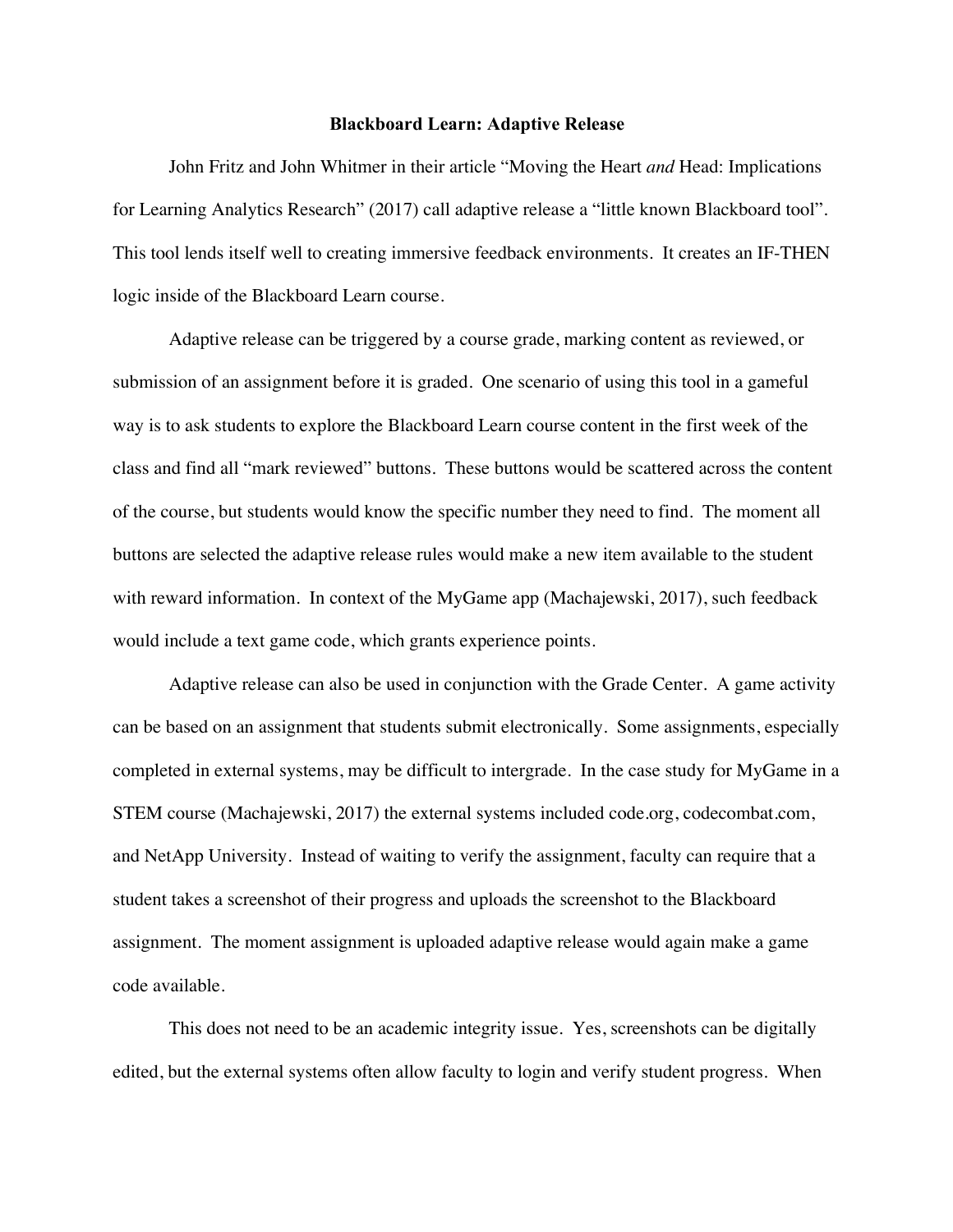this process is explained to students ahead of time, the problem of cheating is diminished. The benefit of immersive feedback is retained when screenshots trigger adaptive release.

## **Blackboard Learn: Achievements/Badges**

Badges are a way to document skills with higher granularity than traditional degrees or certifications. Mozilla Open Badges allow for public display of the mini-credentials to demonstrate the breadth of interests and accomplishments of individuals. Blackboard Learn implemented badges through functionality called Blackboard Achievements. Instructors can create graphical badges and associated rules, which allow users to earn the credentials.

As an example, a course that teaches Excel with vendor content from Cengage (Machajewski, 2017) a number of options exist for assessment that can trigger badges. Hands-on projects can be graded in the cloud system, theory exams can be delivered through multiple choice questions, and simulation examinations can provide a summative assessment with virtual Excel emulator in the browser. For students who reach 95% or better on the Excel emulated exam a badge is then issued. In turn, students can export the badge into Mozilla Backpack and include it in their LinkedIn profile or personal portfolio.

Other vendor systems such as Duolingo, Pearson, or lecture response system such as Kahoot can be integrated with Blackboard Achievements. The integration takes place through exporting spreadsheets with detailed activity from the vendor system and importing it into Blackboard Learn. The offline grade book export as a spreadsheet makes this possible in Blackboard Learn.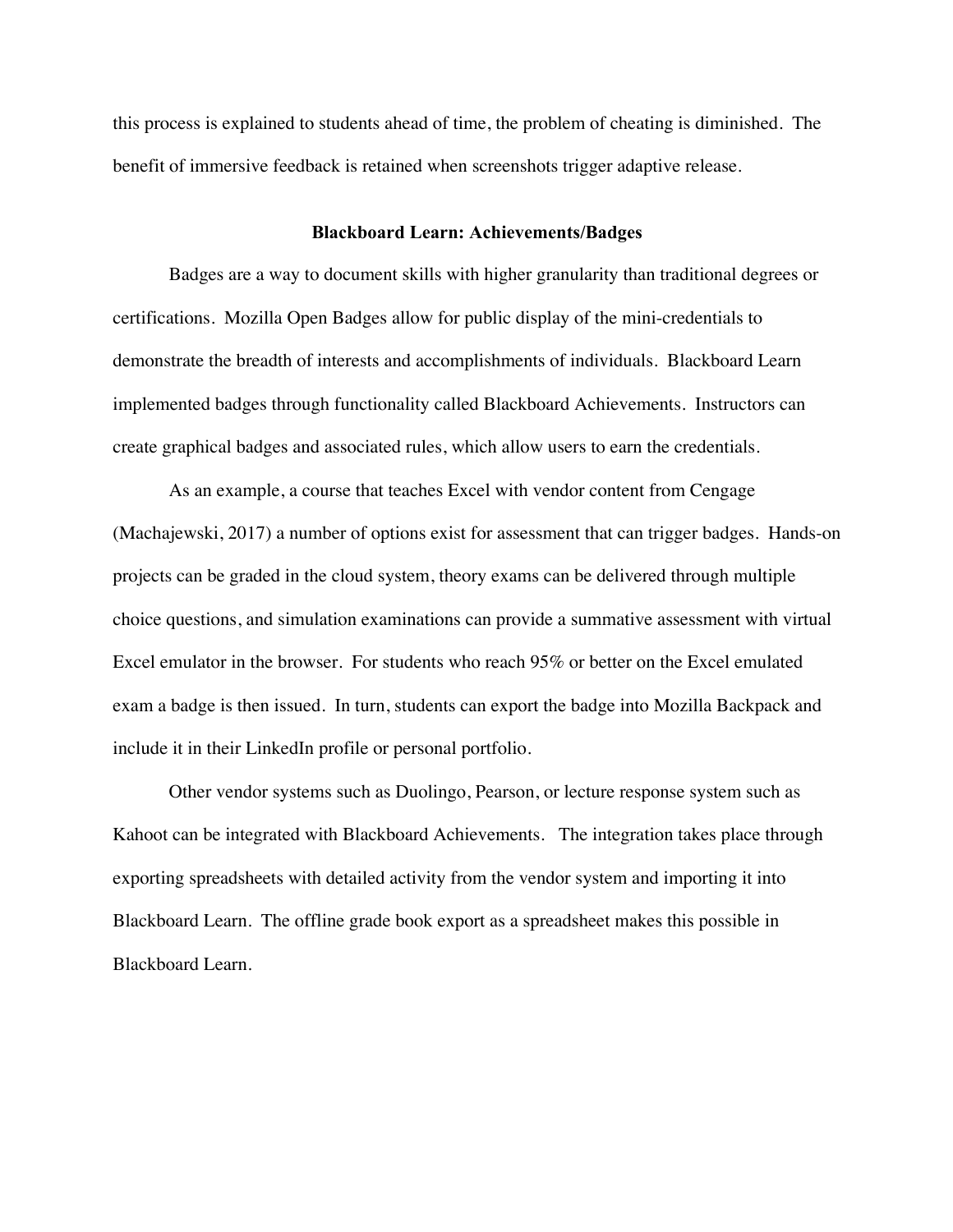## **Blackboard Learn: XP Ledger**

A new opportunity for gamifying activities in Blackboard Learn is available through the MyGame system. This is an XP ledger software available from game.dataii.com. While Blackboard Learn tracks the official grade, the MyGame system tracks Experience Points (XP). The Blackboard Learn grades and XP are independent. Such points can be granted in any amount to students for peer-instruction activities, Blackboard Learn Quiz Tournaments, Adaptive Release explorations, and other gamefully designed activities. The rewards in the MyGame system include the privilege of requesting late assignments, peer-recommendation for classmates, LinkedIn recommendation by the instructor, and others.

The XP points can be converted into Blackboard Points before the final exam at a conversion rate set by the instructor. In some versions of the game a Boss Level event determines the conversation rate for specific students. Instead of calling the points "Extra Credit", the points are called "Peace of Mind Points" (PofM) in relation to the final exam. Each PofM point is an approximation of a value for an exam question. Therefore, the PofM have a realistic value for students and are associated with relieving anxiety, not focusing on the course final grade.

#### **Blackboard Learn: ECP Program**

The next gamification strategy is the Exemplary Course Program maintained by Blackboard Inc. A foundation for gamifying courses is a well-designed course from the perspective of instructional design (Machajewski, 2017). Gamifying poorly designed courses or poorly delivered courses may be a mistake and a setup for failure. Games have a tendency of amplifying good features of a course and amplifying poorly designed areas.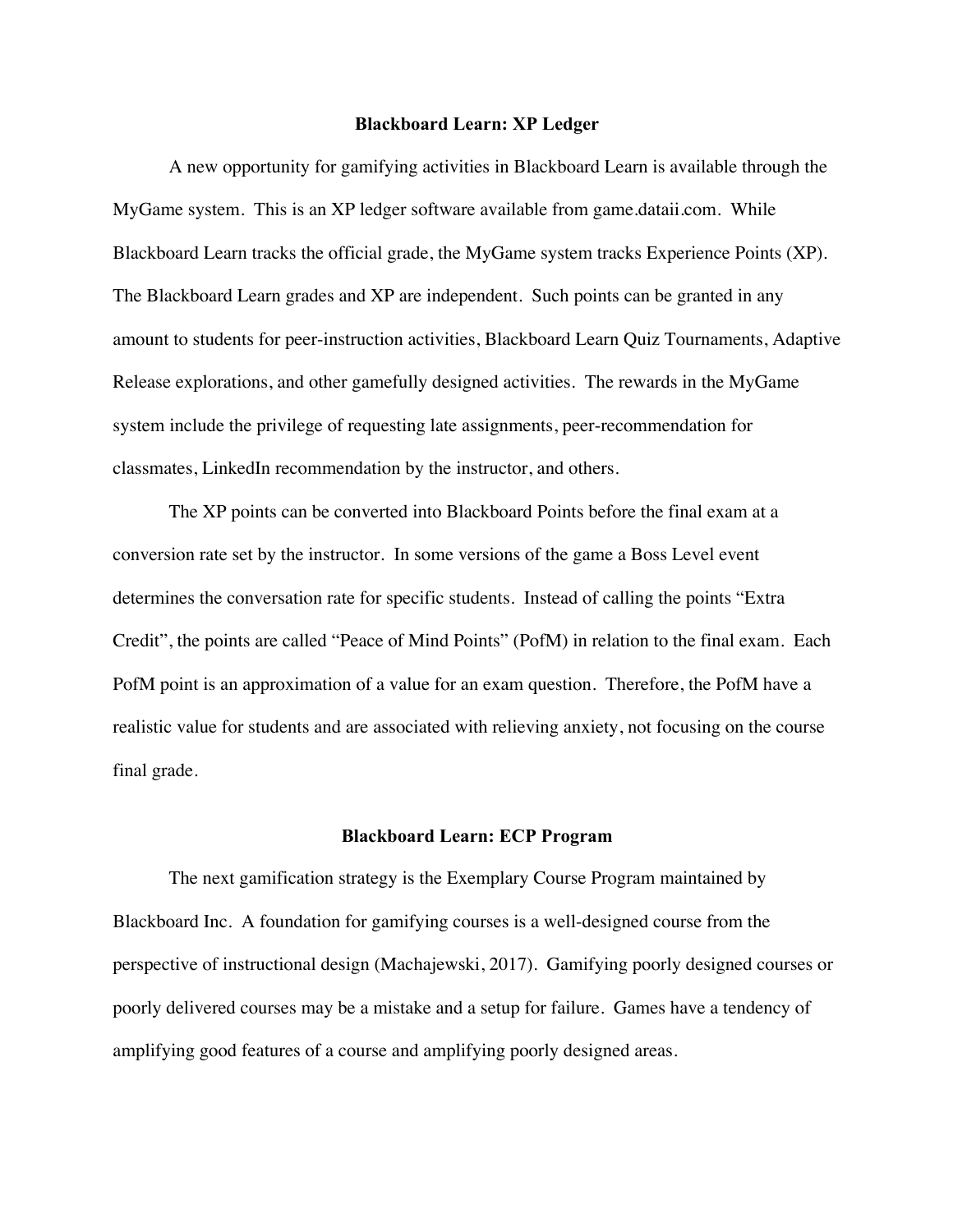Just as a game requires well-written instructions, a course game requires clear instructions, a statement of purpose to appeal to epic meaning of a game, opportunities for growing competence in the subject matter content, and opportunities for relating to other students through discussions, blogs, or social media channels. The ECP program allows faculty to have their courses reviewed by peers and receive detailed feedback. To set clear expectations for the program an ECP rubric is published with suggestions and expectations for a well-designed course. Courses that meet the rubric requirements receive an award.

#### **Recommendations for Faculty Seeking to Adopt Gamification**

When considering gamification in college courses instructional designers and faculty should take advantage of existing frameworks. One such framework was authored by Andrzej Marczewski, a leader in the field of gamification. The Gamification Design Framework Toolkit (Marczewski, 2017) prompts faculty with steps to define the problem, users, and define success. Next, attention is given to the user journey in order to design experiences including behaviors, mechanics, motivations, emotions through action and feedback loops. The process is meant to be continually refined. Using a framework is very helpful in immersing the designer in specific questions and keeping in mind the entire game as an environment for the student experience.

Another framework useful in evaluating the level of gamification in an academic course is the Octalysis framework by Yu-kai Chou (2015). The faculty would ask questions about specific core drives such as Epic Meaning, Empowerment, Social Influence, Unpredictability, Avoidance, Scarcity, Ownership, and Accomplishment. In an Octalysis web resource faculty can assess the level of gamification in their course and visualize it through a graphical display.

In another recommendation, faculty can explore the custom software developed for the Introduction to Computing course at Grand Valley State University (Machajewski, 2017). The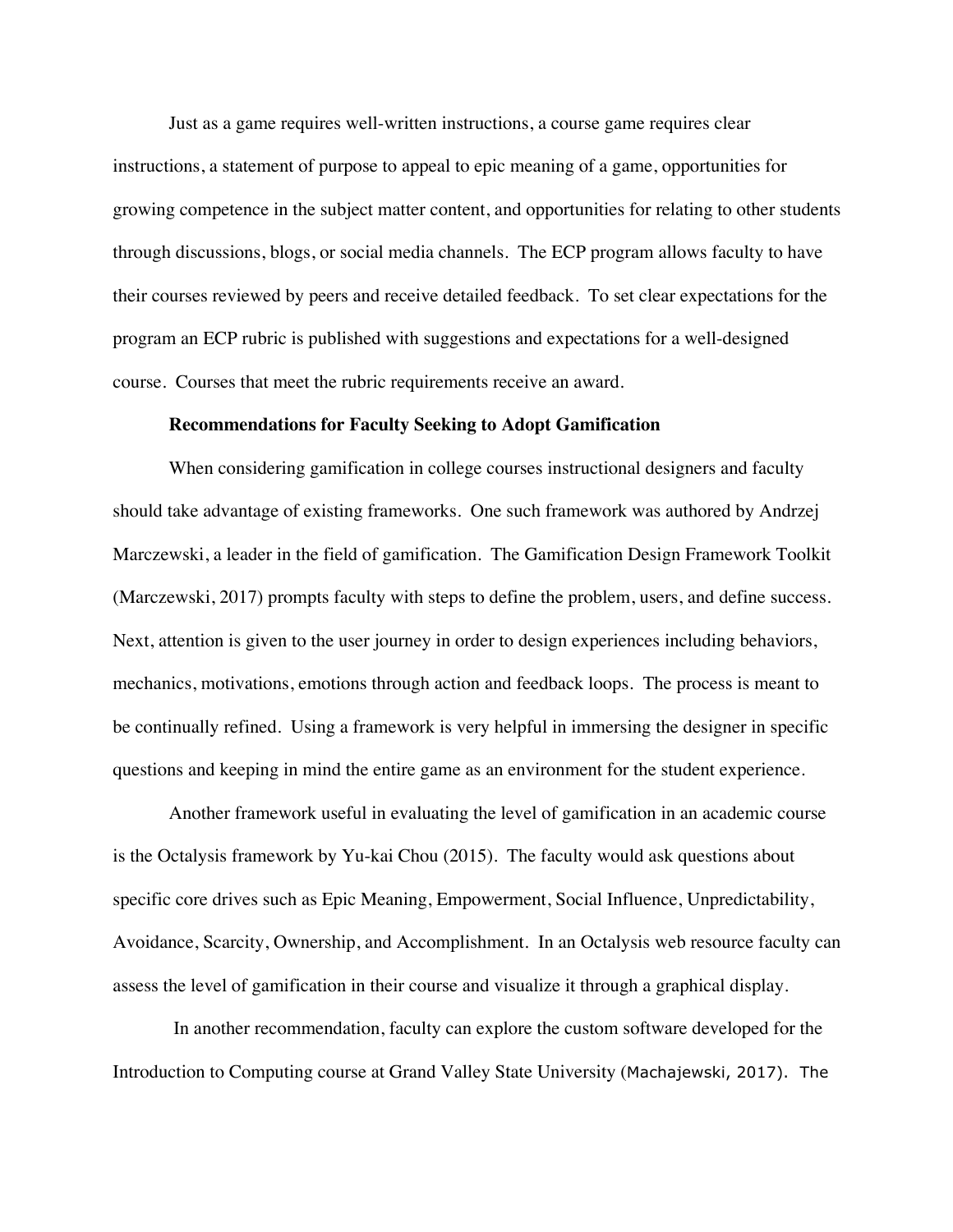mobile app is free to faculty, who apply for adoption at game.dataii.com. This approach gives faculty a custom mobile application with options for creating their own game missions and long-term player journey development.

## **Conclusion**

A game is well-designed work. This is why instructional design and Blackboard ECP program are important in adoption of gamification in Blackboard Learn. The reciprocal quality of engagement means that as students are engaged by gameful activities, faculty also have an opportunity to rediscover their joy of teaching (Skinner & Belmont, 1993). The selfdetermination theory asks for purpose, competence, and relatedness in order to validate activity as engaging and satisfying (Ryan & Deci, 2000). When faculty can share with introductory students pieces of their advanced research as game missions, when they can extend a mandated curriculum to findings they are interested in, when they feel they share with students knowledge of a deeper value, when they experience social engagement with students in the classroom, their teaching is revitalized, they are engaged.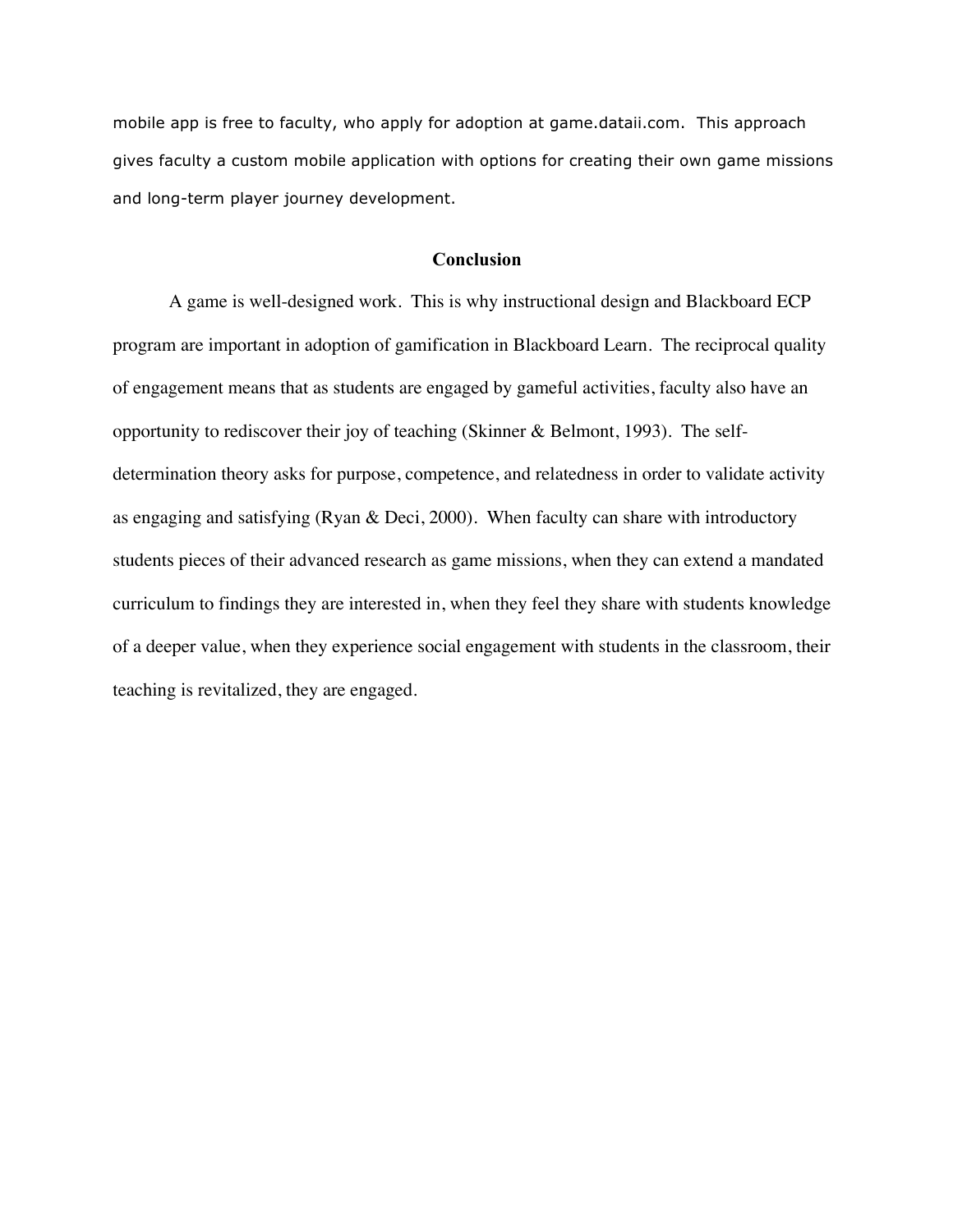#### **References**

- Burke, B. (2014). *Gartner Redefines Gamification*. Retrieved from http://blogs.gartner.com/brian\_burke/2014/04/04/gartner-redefines-gamification/
- Chen, X., & Soldner, M. (2013). STEM attrition: College students' paths into and out of STEM fields: Statistical analysis report. (NCES 2014-001). National Center for Education Statistics, Institute of Education Sciences, U.S. Department of Education. Washington, DC. Retrieved from http://nces.ed.gov/pubs2014/2014001rev.pdf
- Chou, Y. K. (2015). Actionable Gamification: Beyond Points, Badges, and Leaderboards. Octalysis Media.
- Christe, B. (2013). The Importance of Faculty-Student Connections in STEM Disciplines: A Literature Review. *Journal Of STEM Education: Innovations And Research*, *14*(3), 22-26.
- Csikszentmihalyi, M., (1991). Flow: The Psychology of Optimal Experience. Harper
- DeKoven, Bernie. 2013. *Well-Played Game: A Player's Philosophy*. Cambridge, London: MIT Press.
- Deterding, S., (2012). Gamification: designing for motivation. Interactions 19, 14–17.
- Fredricks, J. A., Blumenfeld, P. C., and Paris, A. (2004). School engagement: potential of the concept: state of the evidence. *Review of Educational Research*, 74, 59–119.

research?utm\_source=Informz&utm\_medium=Email+marketing&utm\_campaign=ER&\_ zs=LbuKe1&\_zl=6xM34

Fritz, J., Whitmer, J. 2017. Moving the Heart *and* Head: Implications for Learning Analytics Research. Retrieved from http://er.educause.edu/articles/2017/7/moving-the-heart-andhead-implications-for-learning-analytics-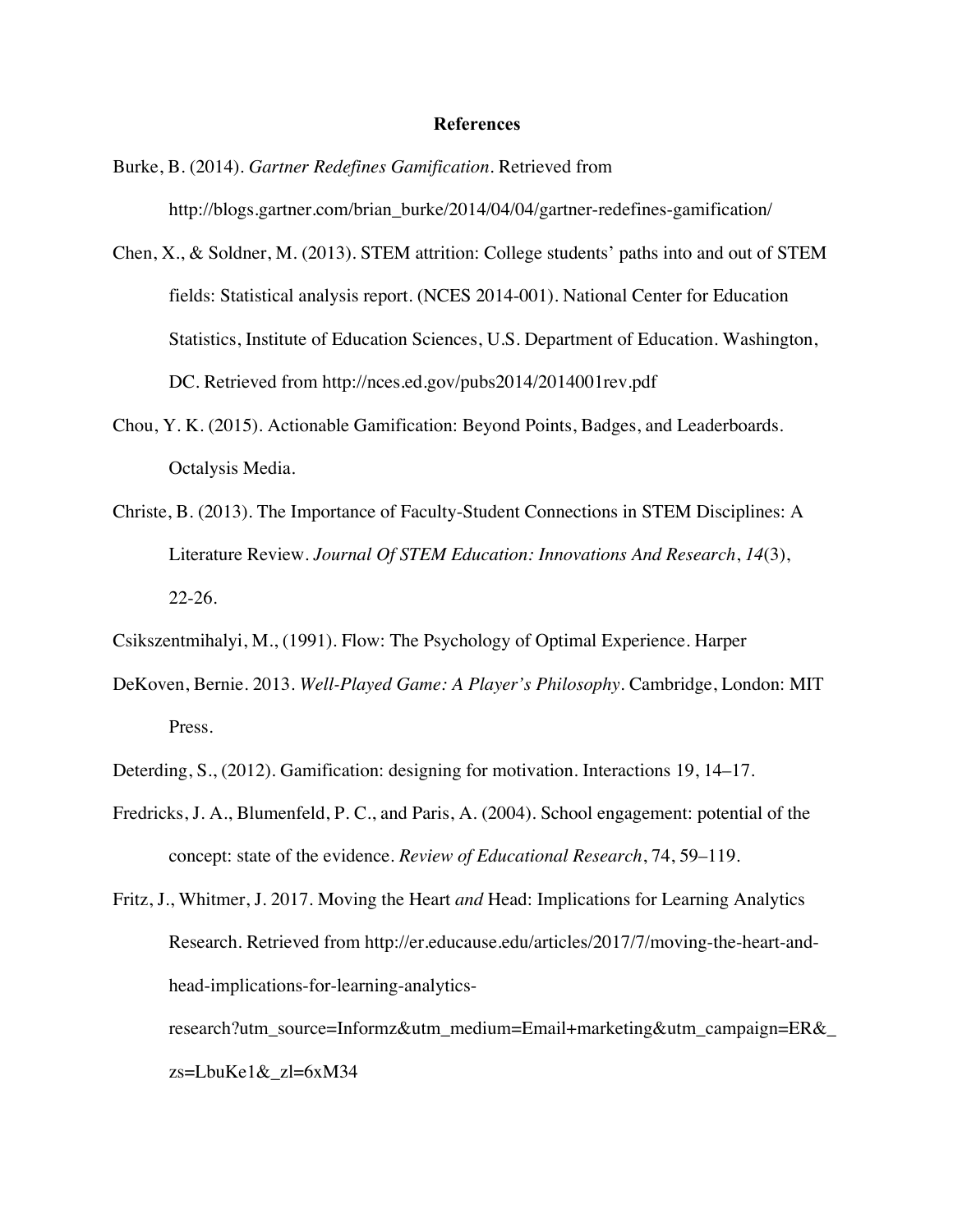- Granic, I., Lobel, A., & Engels, R. E. (2014). The benefits of playing video games. *American Psychologist*, *69*(1), 66–78. doi:10.1037/a0034857
- Hofacker, C., de Ruyter, K., Lurie, N., Manchanda, P., & Donaldson, J. (2016). Gamification and Mobile Marketing Effectiveness. *Journal Of Interactive Marketing*, *34*(Mobile Marketing), 25–36. doi:10.1016/j.intmar.2016.03.001
- Kelly, G. E. (2012). Lecture attendance rates at university and related factors. *Journal of Further and Higher Education*, *36*, 17–40.
- Lander, E. S., & Gates, S. J. (2010). Prepare and inspire. *Science (New York, N.Y.)*, *330*(October), 151. http://doi.org/10.1126/science.1198062
- Machajewski, S. (2017). Application of Gamification in College STEM Introductory Course: A Case Study (Doctoral dissertation). Retrieved from http://research.dataii.com/publications/Gamification
- Marczewski, A. 2017. Gamification Design Framework Toolkit. Retrieved from https://www.gamified.uk/downloads/gamification-design-framework-workbook/
- Prensky, M. (2009). H. sapiens digital: From digital immigrants and digital natives to digital wisdom. *Innovate: journal of online education*, *5*(3), 1.
- President's Council of Advisors on Science and Technology PCAST. (2012). *Engage to Excel: Producing One Million Additional College Graduates With Degrees in Science, Technology, Engineering, and Mathematics*. Washington, DC: Author.
- Price, D. V. and Tovar, E. (2014) Student Engagement and Institutional Graduation Rates: Identifying High-Impact Educational Practices for Community Colleges, *Community College Journal of Research and Practice*, Vol 38, No 9, pp 766–782.
- Ryan, R., & Deci, E. (2000). Self-determination theory and the facilitation of intrinsic motivation, social development, and well-being. *American Psychologist, 55*, 68–78.